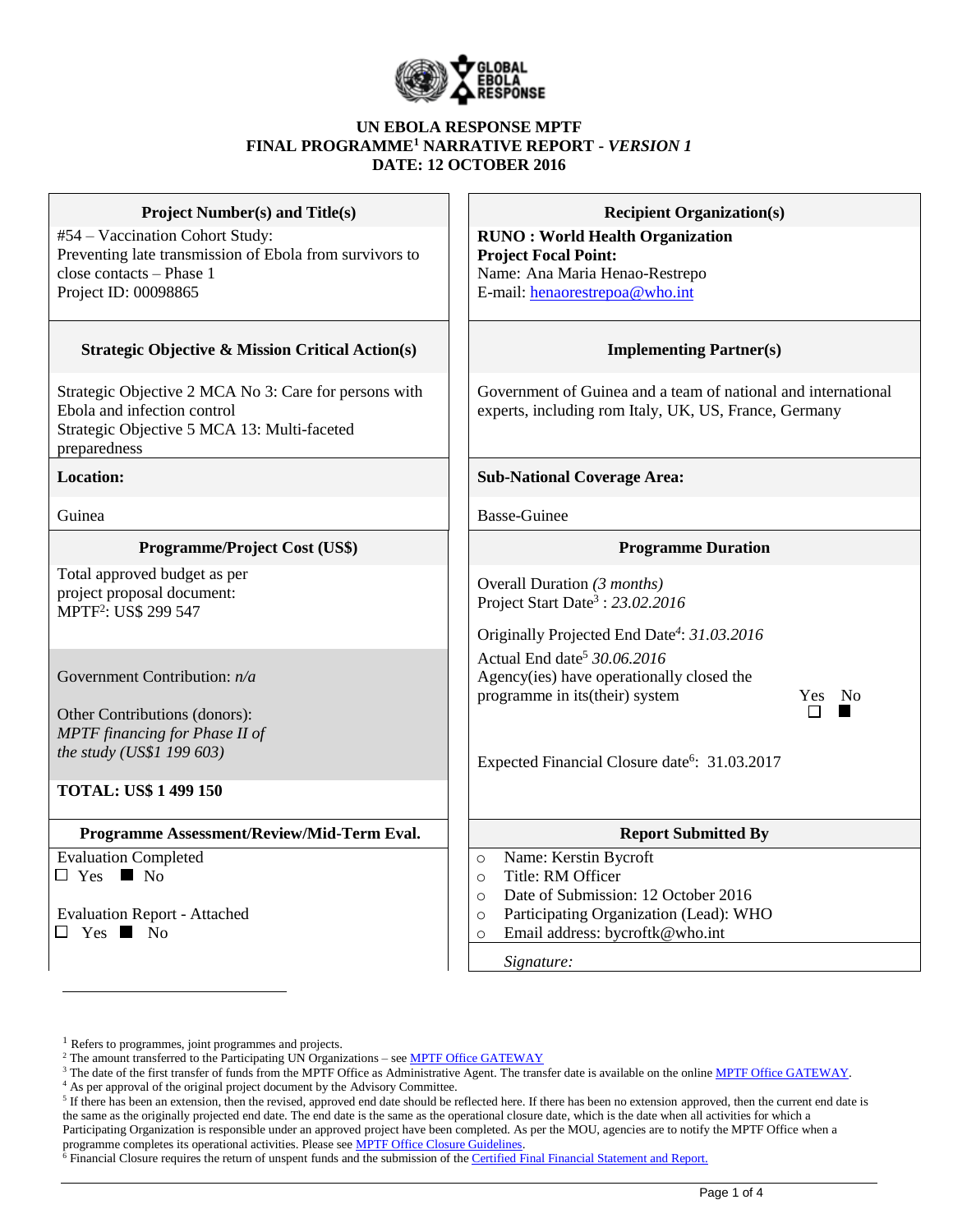## **PROJECT/PROPOSAL RESULT MATRIX**

| Project Proposal Title: Vaccination Cohort study: Preventing late transmission of Ebola from survivors to close contacts                                    |                                                                                            |                                                                   |                  |                                                                                 |                                 |                                        |  |
|-------------------------------------------------------------------------------------------------------------------------------------------------------------|--------------------------------------------------------------------------------------------|-------------------------------------------------------------------|------------------|---------------------------------------------------------------------------------|---------------------------------|----------------------------------------|--|
| Strategic Objective to which the<br>project contributed                                                                                                     | SO2: Treat the infected<br>SO5: Prevent outbreaks in countries currently unaffected.       |                                                                   |                  |                                                                                 |                                 |                                        |  |
| <b>MCA 3, MCA 137</b>                                                                                                                                       | MCA3: Care for Person With Ebola and Infection Control<br>MCA13: Multifaceted Preparedness |                                                                   |                  |                                                                                 |                                 |                                        |  |
| <b>Output Indicators</b>                                                                                                                                    | <b>Geographical Area</b>                                                                   | Target <sup>8</sup>                                               | <b>Budget</b>    | <b>Final</b><br><b>Achievements</b>                                             | <b>Means</b> of<br>verification | <b>Responsible</b><br>Organization(s). |  |
| Number of participants recruited for the<br>initial phase of the vaccination<br>programme                                                                   | Guinea                                                                                     | 1000                                                              | 200 000          | 1629                                                                            | Interim report<br>produced      | WHO, Government<br>of Guinea           |  |
| % blood samples of selected<br>participants systematically collected and<br>analysed at 28 day period                                                       | Guinea                                                                                     | 100% blood sample<br>collected and<br>analysed at 28 days         | 79 950           | 78%                                                                             | Interim report<br>produced      | WHO, Government<br>of Guinea           |  |
|                                                                                                                                                             |                                                                                            |                                                                   |                  |                                                                                 |                                 |                                        |  |
| <b>Effect Indicators</b>                                                                                                                                    | <b>Geographical Area</b><br><b>Guinea</b>                                                  | <b>Baseline</b> <sup>9</sup><br>In the exact area of<br>operation | <b>Target</b>    | <b>Final</b><br><b>Achievements</b>                                             | <b>Means</b> of<br>verification | <b>Responsible</b><br>Organization(s)  |  |
| % reduction in Ebola disease incidence<br>among the vaccinated group of<br>Survivors and close contacts in Guinea<br>as result of the vaccination programme | Guinea                                                                                     | To be collected at<br>start of trial                              | More than<br>50% | Information<br>not yet<br>available<br>(phase II of the<br>study is<br>ongoing) | Study protocols,<br>results     | <b>WHO</b>                             |  |
|                                                                                                                                                             |                                                                                            |                                                                   |                  |                                                                                 |                                 |                                        |  |

 $\overline{a}$ 

 $7$  Project can choose to contribute to all MCA or only the one relevant to its purpose.

<sup>&</sup>lt;sup>8</sup> Assuming a ZERO Baseline.<br><sup>9</sup> If data is not available, please explain how it will be collected.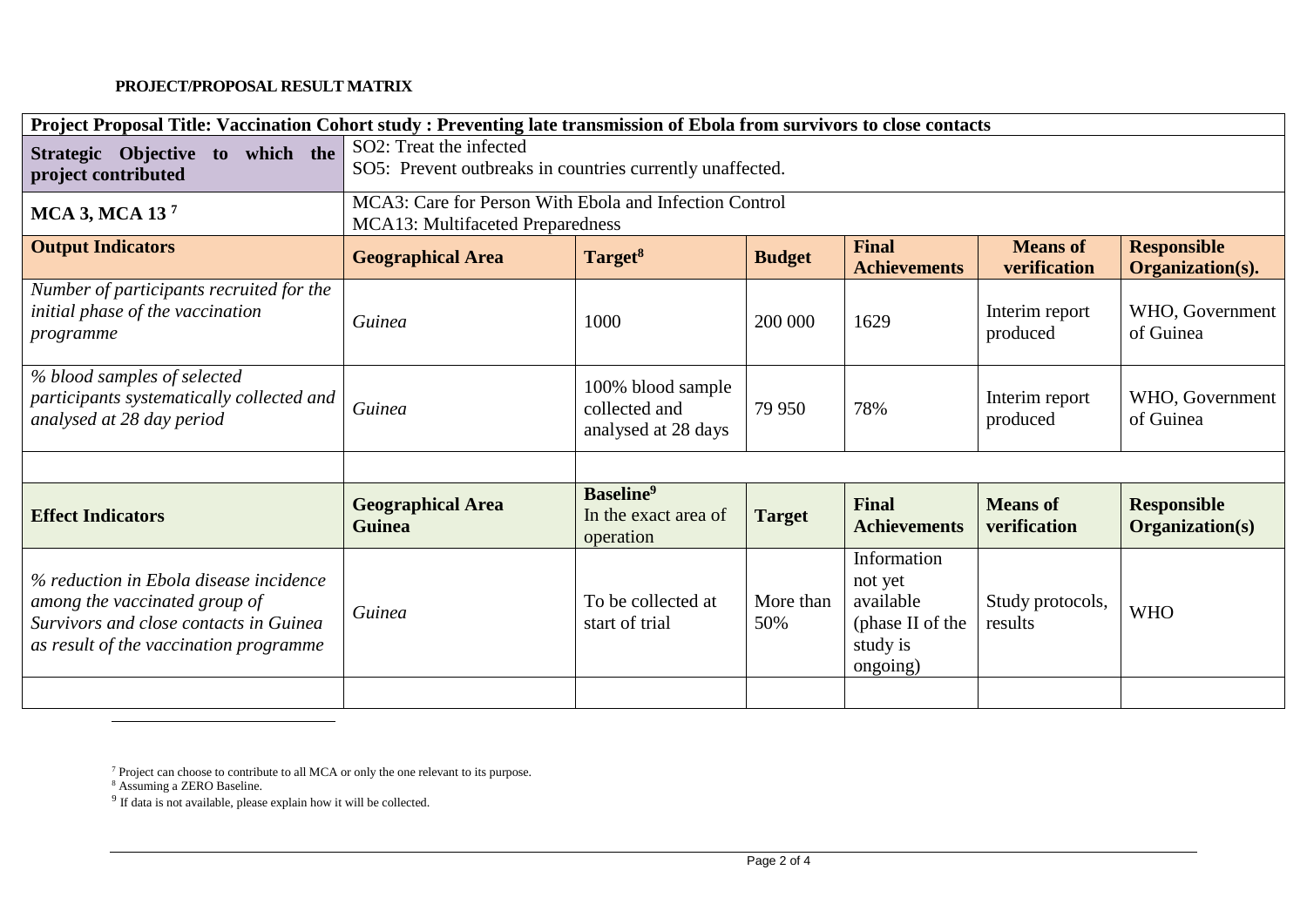## **FINAL PROGRAMME REPORT**

### **EXECUTIVE SUMMARY**

Transmission linked directly to the original outbreak of Ebola in West Africa was declared to have ended in all three affected countries at the end of December 2015. However, further cases were expected as a result of the re-emergence of Ebola virus from a small proportion of survivors for whom the virus remained present in some bodily fluids.

One such outbreak was detected on 17 March in N'Zerekore, southeast Guinea. In early April a linked cluster of three cases was reported in Monrovia, Liberia. By 30 April, thanks to the rapid response of Guinean and Liberian authorities supported by WHO, all contacts in both countries had completed follow up, and all patients treated for EVD had tested negative for virus in their blood.

The Ebola outbreak in West Africa 2014-2016 has shown that late transmission of the virus from survivors to close contacts due to viral persistence is a significant challenge to stopping all cases of Ebola in the region, and that there is significant residual risk of further outbreaks caused by the re-emergence of virus that had persisted in a small proportion of survivors. Liberia, supported by WHO capacity in country, had recently had to respond rapidly to an isolated cluster of two cases, and on 14 January 2016 had just confirmed the end of transmission linked to that cluster when Sierra Leone announced the detection of and rapid response to what would also prove to be a two-case cluster. Transmission linked to that cluster would be declared to have ended on 17 March – the same day that Guinea announced that its surveillance system had detected a cluster of two confirmed and three probable cases in the southeast of the country.

The March 2016 outbreak in Guinea meant that all three countries had recorded cases of EVD since the end of Ebola transmission directly linked to the original outbreak had been declared. In most cases the exact cause of these outbreaks has been impossible to pin down, but through a combination of traditional field-based epidemiological investigation, real-time viral genome sequencing, and ongoing studies into the persistence of virus in bodily fluids, the most likely cause in each instance was determined to have been exposure to Ebola virus that had persisted in individuals who had survived a previous infection. WHO is collaborating with partners on several studies of viral persistence in individuals who have survived infection with Ebola virus. Preliminary results have shown that, in rare cases, Ebola virus fragments can be detected in some bodily fluids of individuals up to 12 months after the onset of symptoms. There also seems to be the possibility of disease relapse in some individuals, although there are currently very few documented cases. The risks posed by such cases of viral persistence are small, and decrease over time as survivors continue to clear the virus, but the potential consequences of any reintroduction of EVD are considerable

A landmark study examining viral persistence in survivors has shown that some men still produce semen samples that test positive for Ebola virus nine months after onset of symptoms. Better understanding of viral persistence is important for supporting survivors to recover and to move forward with their lives. It is also crucial for the prevention of the re-introduction of Ebola virus. Post-recovery transmission events (PRTEs) due to Ebola virus carriage in semen or other body fluids of Ebola survivors have the potential to trigger clusters of disease and restart wider transmission. A particular concern is male-to-female sexual transmission, because the virus can persist in semen for many months, with documented transmission. Ending Ebola requires diminishing the potential risk of late transmission from survivors to their close contacts.

This study is designed to test the effectiveness of a vaccination program in preventing the transmission of Ebola from survivors to close contacts. It will determine the effect of natural seropositivity on the immunogenicity and safety of the VSV-ZEBOV vaccine. The study is using rVSV-ZEBOV (Merck), following the very promising efficacy results in the interim analysis of the WHO-led ring vaccination trial (suggesting 100% protection, and unlikely to be less than 75% protective), and early indications of safety from the ring trial and studies in non-outbreak settings.